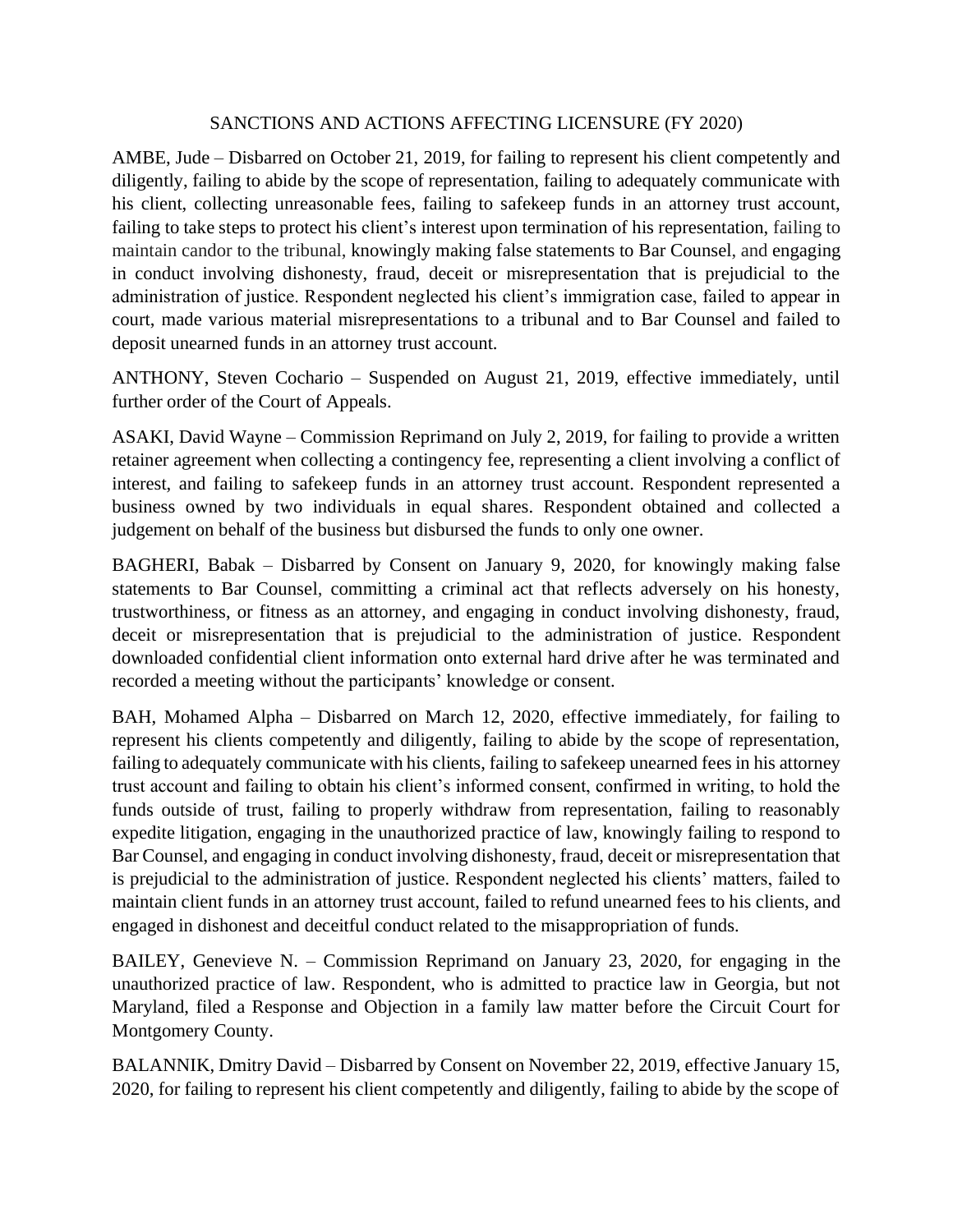representation, failing to adequately communicate with his client, collecting unreasonable fees, failing to take steps to protect his client's interest upon termination of his representation, failing to reasonably expedite litigation, failing to maintain fairness to opposing parties and counsel, knowingly failing to respond to Bar Counsel, and engaging in conduct involving dishonesty, fraud, deceit or misrepresentation that is prejudicial to the administration of justice. In bankruptcy matters, Respondent failed to comply with court orders, failed to appear at hearings, filed multiple bankruptcy cases to stall legitimate debt collection and foreclosure proceedings, routinely failed to file documents required by the bankruptcy code and failed to correct his clients' false testimony during a meeting of creditors.

BEARD, Christopher Lee – Commission reprimand on April 11, 2020, for failing to safekeep funds in an attorney trust account and failing to promptly remove earned fees from his attorney trust account. For a number of years, Respondent did not reconcile his attorney trust account and held earned fees in trust which caused several negative client ledger balances to go unnoticed.

BROWN, Brian Stuart – Reprimand by Consent on January 9, 2020, in a reciprocal action from the District of Columbia, for failing to represent his client competently and diligently and failing to adequately communicate with his client. Respondent failed to take any action in his client's case that caused a three-year delay in the client's receipt of the proceeds from a \$100,000.00 judgment.

BROWN, Warren Anthony – Commission Reprimand on July 25, 2019, for failing to represent his client diligently, failing to adequately communicate with his client and failing to act promptly and decisively in refunding a client's retainer payments at the time when such representation was terminated.

BURCH, Larry Neal – Commission Reprimand on April 10, 2020, for failing to safekeep funds in an attorney trust account. Respondent failed to safekeep funds when he disbursed disputed funds from his attorney trust account to his operating account before the dispute was resolved.

CAPRISTO, Joseph C. – Indefinite Suspension by Consent on March 20, 2020, effective on June 19, 2020, with the right to petition for reinstatement in 90 days, for failing to represent his client competently, failing to safekeep funds in an attorney trust account, and engaging in conduct that is prejudicial to the administration of justice. Respondent allowed his assistant to access his attorney trust account that contained debtor funds from debt collection matters, allowed the assistant to continue working after he discovered she had misappropriated funds from his operating account, and later discovered that over \$33,000.00 of debtor funds were misappropriated from his attorney trust account while the assistant had access to the account.

COLLINS, Natalie Thryphenia – Suspended for sixty (60) days on June 8, 2020, effective on July 8, 2020, for failing to represent her client competently and diligently, failing to adequately communicate with her client, failing to maintain fairness to opposing party and counsel, and engaging in conduct that is prejudicial to the administration of justice. Respondent failed to respond to discovery requests and two motions for sanctions, failed to prepare her client, a witness, and herself for a hearing, and disregarded her professional obligations to her client, opposing counsel, a court-appointed attorney, and the court.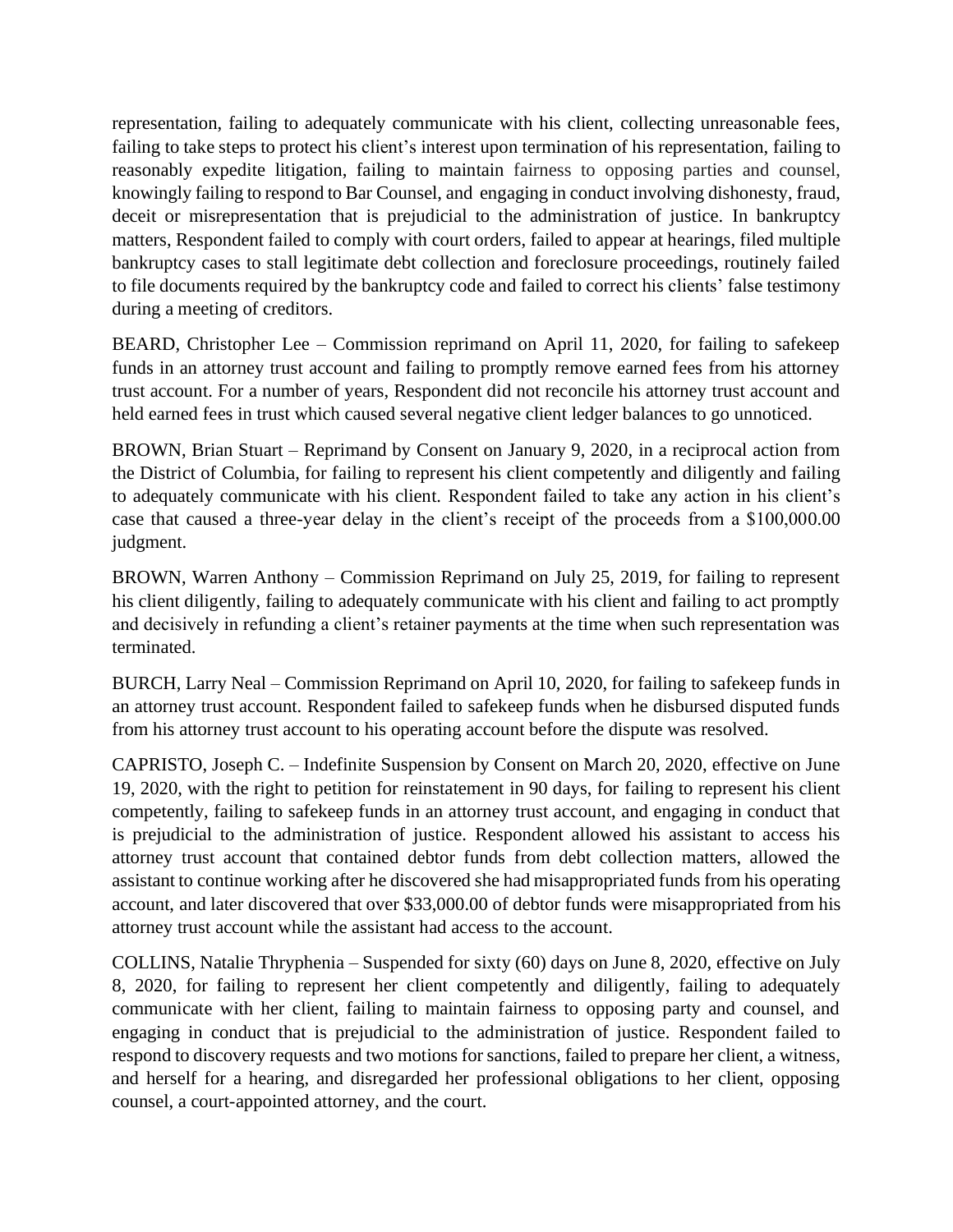COOKE, Ira Charles – Commission Reprimand on December 23, 2019, for failing to diligently represent his client and failing to adequately communicate with his client. Respondent failed to advise his client regarding the likelihood of success of a Motion for Modification of Sentence before the revisory period expired and failed to adequately explain the scope of his representation to the client.

DAILEY, Jonathan Christian – Disbarred on March 18, 2020, for disclosing confidential client information, engaging in conduct involving dishonesty, fraud, deceit or misrepresentation, and engaging in conduct that is prejudicial to the administration of justice. After Respondent's client received settlement funds, he induced his client into giving him money as an "investment," misappropriated the funds, and repeatedly provided his client with misleading and false information about the funds.

DANSO, Judith Sakyi – Commission Reprimand on May 11, 2020, for failing to promptly remove earned fees from her attorney trust account and failing to maintain adequate client matter records.

EKEKWE, Olekanma Arnnette – Indefinite Suspension on November 20, 2019, with the right to petition for reinstatement after reinstatement in the District of Columbia, in a reciprocal action from the District of Columbia for failing to represent her client competently and diligently, failing to adequately communicate with her client, collecting unreasonable fees, and engaging in conduct involving dishonesty, fraud, deceit or misrepresentation. In a suit against the University of the District of Columbia, Respondent failed to conduct any legal research, failed to correct deficiencies in the complaint, failed to take further action in the matter despite informing her client she would do so, refused to refund any fees to her client, and deliberately falsified an invoice in support of her argument that she was entitled to fees paid by the client.

GONZALEZ, Edward – Indefinite Suspension by Consent on September 27, 2019, in a reciprocal action from the District of Columbia, for failing to adequately communicate with his clients, failing to protect his clients' interests upon termination of his representation, and engaging in conduct that is prejudicial to the administration of justice. Respondent failed to provide Spanish-speaking clients with translated fee agreements and documents related to bankruptcy filings and threatened to withdraw from representation if clients did not execute new fee agreements to secure Respondent's requested fees.

HANCOCK, Charles Leonard – Indefinite Suspension on June 26, 2020, for engaging in conduct that is prejudicial to the administration of justice and knowingly manifesting by words or conduct bias or prejudice based upon race, sex, religion, national origin, disability, age, sexual orientation or socioeconomic status. For approximately seven years, while working for the federal government, Respondent participated in an exchange of e-mails using his official government email address during work hours to make disturbingly inappropriate and offensive statements that demonstrated bias or prejudice for Hispanic, Asian, and African American people, and people whom he referred to as gay men, who were his colleagues.

HENSLEY, Samuel Edward – Disbarred on February 6, 2020, effective immediately, for failing to represent his clients competently and diligently, failing to adequately communicate with his clients, collecting unreasonable fees, failing to safekeep funds in an attorney trust account, failing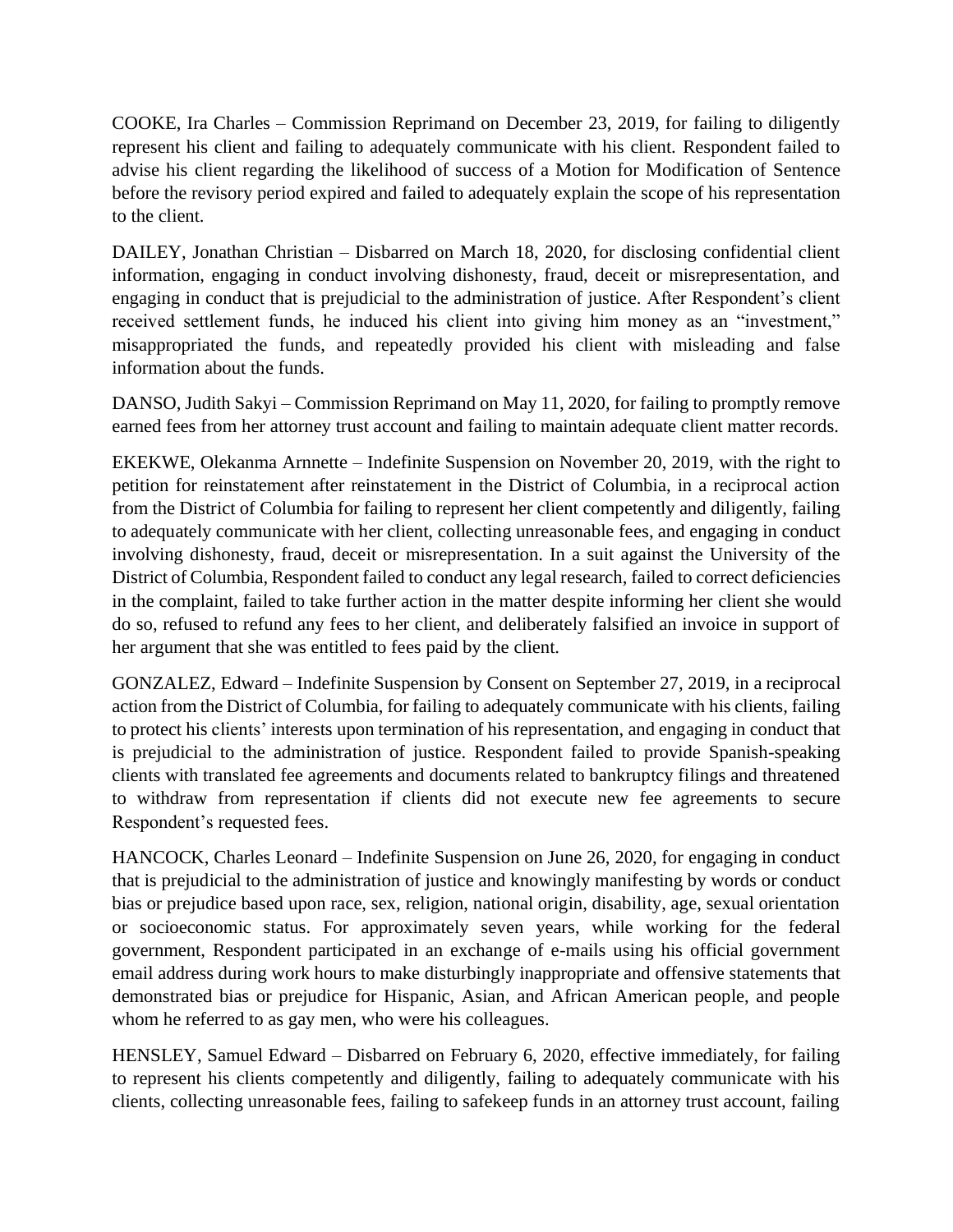to properly withdraw from representation, knowingly failing to respond to Bar Counsel, and engaging in conduct involving dishonesty, fraud, deceit or misrepresentation that is prejudicial to the administration of justice. Respondent failed to appear at a client meeting and a court hearing, failed to inform his client about his absence, failed to respond to his clients' attempts to contact him, failed to distribute settlement funds to his client's medical provider, failed to return his collected fee to his client after performing no legal service, failed to deposit a retainer payment into his attorney trust account, abandoned his client's case without notice, and misrepresented to his client that he was licensed to practice law in a state where he was not.

HERISCHI, Ali – Reprimand on June 22, 2020, for failing to adequately communicate with his client, failing to recognize a conflict of interest, and engaging in conduct that is prejudicial to the administration of justice. Respondent represented foreign investors in connection with their efforts to obtain visas through the United States' EB-5 Immigrant Investor Program. Respondent charged each client a flat fee of \$20,000 for services related to obtaining a visa and failed to advise his clients that he received an additional referral fee of \$40,000 from a third party if the client invested in a particular development project.

HOERAUF, Gwyn Cara – Disbarred on April 24, 2020, effective immediately, for failing to represent her client competently and diligently, failing to adequately communicate with her client, failing to abide by the scope of representation, failing to maintain candor to the tribunal, failing to maintain proper dealings with an unrepresented person, knowingly making false statements of material fact, failing to correct a misapprehension in a matter and failing to respond to Bar Counsel, engaging in conduct involving dishonesty, fraud, deceit or misrepresentation, and engaging in conduct that is prejudicial to the administration of justice. Respondent facilitated and attorneyclient relationship between her client's alleged victim, a 16 year old minor, and another attorney, and misled the circuit court in an effort to conceal that relationship and conceal her efforts to dissuade the victim from cooperating with the prosecution. In addition, Respondent failed to file motions on a client's behalf and misrepresented that she had done so, and made misrepresentations to Bar Counsel regarding the representation.

HULL, Miguel Alan – Indefinite Suspension by Consent on February 28, 2020, effective March 13, 2020, for committing a criminal act that that reflects adversely on his honesty, trustworthiness and fitness as an attorney and engaging in conduct involving dishonesty, fraud, deceit or misrepresentation that is prejudicial to the administration of justice. Respondent pleaded guilty to two counts of criminal contempt for violating a civil protection order.

JOHNSON, Kim Yvette – Disbarred by Consent on October 4, 2019, effective immediately, for failing to safekeep funds in an attorney trust account, and engaging in conduct involving dishonesty, fraud, deceit or misrepresentation that is prejudicial to the administration of justice. In a bankruptcy matter, Respondent instructed her client to make unauthorized disbursals and collected attorney's fees, without court approval and in direct violation of court orders.

KANE, Jr., Eugene Ignatius – Indefinite Suspension on August 26, 2019, effective September 25, 2019, for failing to represent his clients competently and diligently, failing to abide by the scope of representation, failing to adequately communicate with his clients, failing to identify a conflict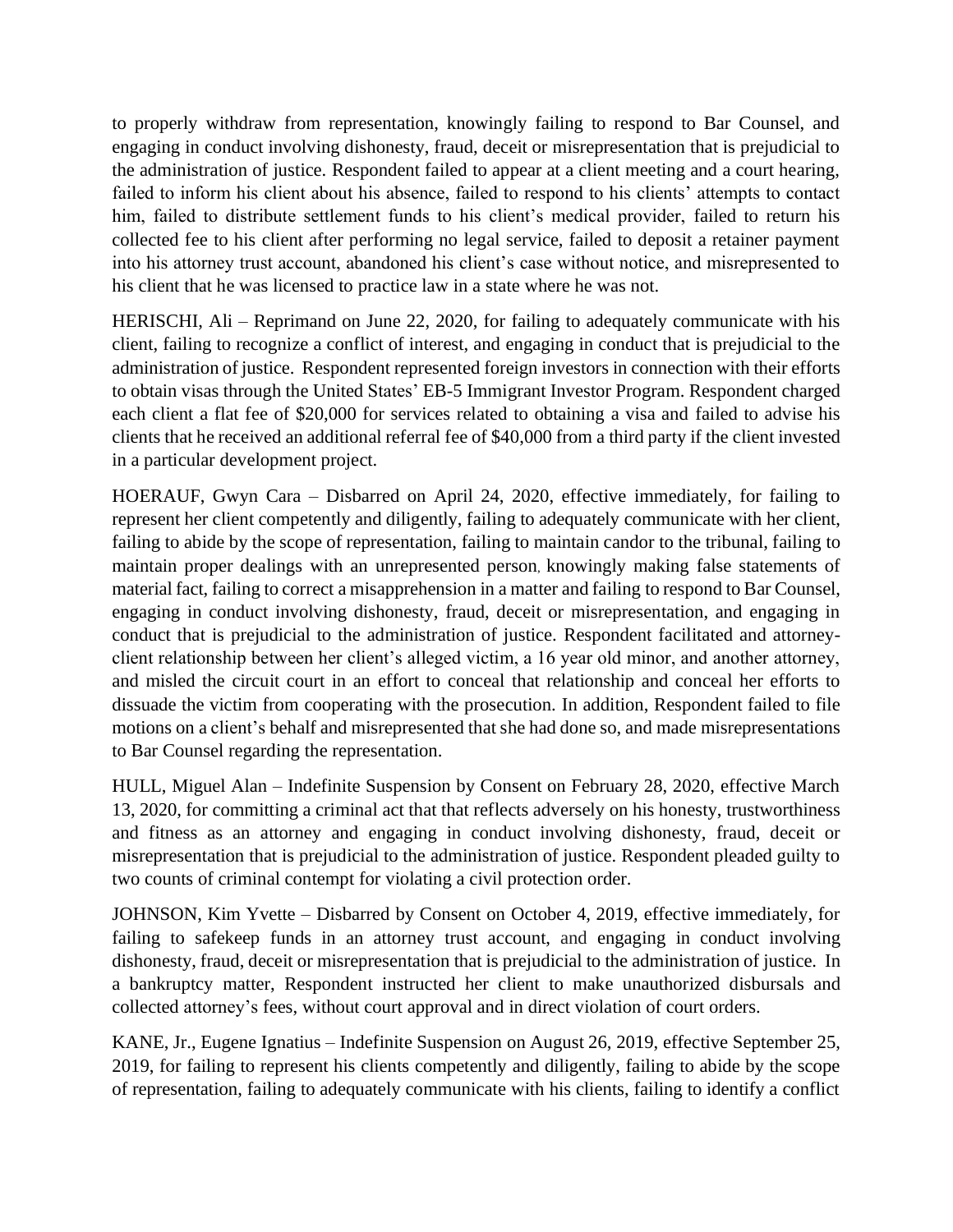of interest, failing to properly withdraw from representation, filing frivolous pleadings, failure to maintain candor to the tribunal and fairness to opposing parties and counsel, knowingly making a false statement of material fact, knowingly failing to respond to Bar Counsel and engaging in conduct that is prejudicial to the administration of justice. Respondent provided inaccurate legal advice to clients to the detriment of those clients, repeatedly failed to communicate with clients regarding the status of their cases and made misrepresentations in his personal bankruptcy and tax return filings.

KANE, Malcolm Bruce – Disbarred by Consent on March 9, 2020, effective immediately, for failing to represent his client competently, representing a client involving a conflict of interest, soliciting a substantial gift from a client, engaging in conduct involving dishonesty, fraud, deceit or misrepresentation, and engaging in conduct that is prejudicial to the administration of justice. Respondent prepared trust documents that included a \$100,000.00 bequest to himself, depleted \$275,000.00 in trust assets for personal gain, and used approximately \$180,000.00 from the trust to retain two attorneys to represent his personal interests in receiving compensation for his resignation as trustee.

KARDIAN, David Patrick – Disbarred by Consent on June 10, 2020, for committing a criminal act that reflects adversely on his honesty, trustworthiness, or fitness as an attorney and engaging conduct that is prejudicial to the administration of justice. Respondent pled guilty to one count of possession of child pornography in violation of Maryland Code Annotated, Criminal Law Article, Section 11-208.

KAUFMAN, Kenneth Steven – Disbarred on November 22, 2019, for failing to represent his client competently and diligently, failing to abide by the scope of representation, failing to adequately communicate with his client, collecting unreasonable fees, failing to take steps to protect his client's interest upon termination of his representation, knowingly failing to respond to Bar Counsel, and engaging in conduct that is prejudicial to the administration of justice. Respondent failed to communicate with his client regarding the status of her case, ignored her many attempts to contact him, failed to respond to or oppose motions for summary judgment, failed to appear at two hearings, failed to inform his client that her case was dismissed, failed to inform his client of pending punitive sanctions, and failed to participate in the attorney grievance proceeding.

LANGRALL, Craig Harrison – Disbarred on May 22, 2020, for failing to represent his client competently and diligently, failing to adequately communicate with his client, failing to abide by the scope of representation, failing to identify a conflict of interest, failing to maintain truthfulness in statements to others, committing a criminal act that reflects adversely on his honesty, trustworthiness, or fitness as an attorney, engaging in conduct involving dishonesty, fraud, deceit or misrepresentation, and engaging in conduct that is prejudicial to the administration of justice. Respondent repeatedly made misrepresentations to his client regarding the status of her cases, including the misrepresentation that he secured \$900,000.00 in judgments in the client's favor when, in fact, the cases were dismissed because of his failure to serve defendants.

LEONARD, Robert Joseph – Commission reprimand on April 24, 2020, for engaging in conduct that is prejudicial to the administration of justice. Respondent used his cell phone to record court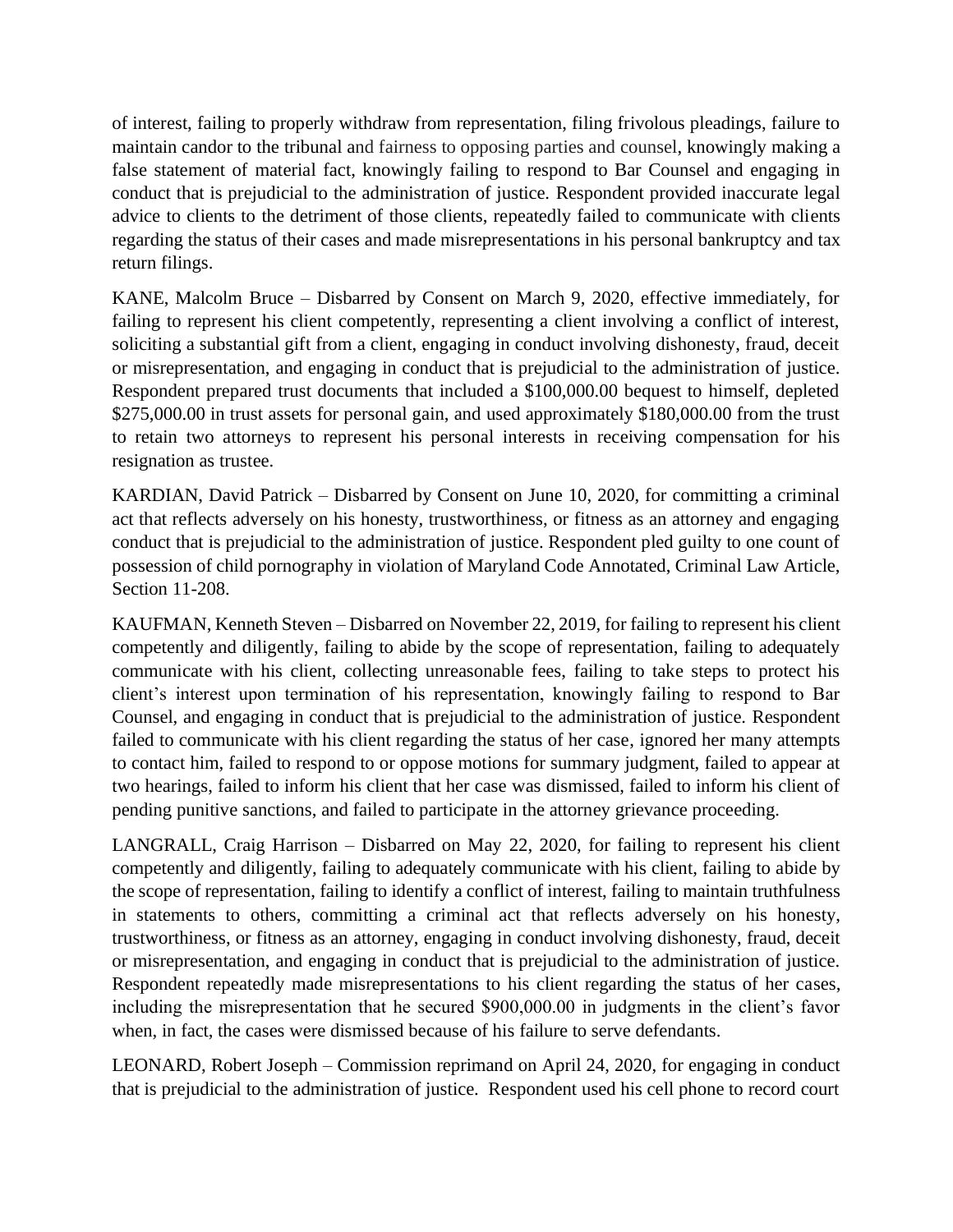proceedings despite notices prominently displayed throughout the courthouse prohibiting such conduct.

LORD, Nancy Theresa – Temporary Suspension on May 22, 2020, effective immediately, in a reciprocal action from the Nevada, pending further Order of the Court of Appeals.

LOVE, Jonathan Frederick Seamon – Commission Reprimand on July 1, 2019, for failing to provide competent and diligent representation, failing to adequately communicate his client, collecting unreasonable fees and engaging in conduct that is prejudicial to the administration of justice. Respondent failed to respond to a request for discovery in his client's divorce matter, failed to adequately communicate with his client prior to her merits hearing, and failed to advise his client that the outstanding attorney's fees had significantly exceeded Respondent's initial estimate.

LOVEJOY, Frederick Arthur – Reprimand on January 23, 2020, in a reciprocal action from Connecticut, for failing to maintain fairness to opposing parties and counsel and failing to maintain respect for rights of third persons. Respondent failed to pay a judgment owed by his firm for court reporting services, and in an effort to avoid payment, registered a new firm as an LLC with a slightly different name and claimed the previous firm ceased doing business and had no assets.

MARKEY, James Andrew – Indefinite Suspension on June 26, 2020, for engaging in conduct that is prejudicial to the administration of justice and knowingly manifesting by words or conduct bias or prejudice based upon race, sex, religion, national origin, disability, age, sexual orientation or socioeconomic status. For approximately seven years, while working for the federal government, Respondent participated in an exchange of e-mails using his official government email address during work hours to make disturbingly inappropriate and offensive statements that demonstrated bias or prejudice for Hispanic, Asian, and African American people, and people whom he referred to as gay men, who were his colleagues.

McKENNA, Christopher Benedict – Reprimand by Consent on November 20, 2019, for committing a criminal act that reflects adversely on his honesty, trustworthiness, or fitness as an attorney. Respondent was convicted of criminal harassment.

MILLER, Anne Margaret – Disbarred on January 29, 2020, for failing to represent her client diligently, failing to adequately communicate with her client, collecting unreasonable fees, knowingly making false statements of material fact, failing to correct a misapprehension in a matter, and engaging in conduct involving dishonesty, fraud, deceit or misrepresentation that is prejudicial to the administration of justice. For approximately one year, Respondent repeatedly misled her client to believe that Respondent had filed an adoption petition on behalf of her client when, in fact, she had not.

MILTON, Gregory J. – Indefinite Suspension on March 3, 2020, for failing to safekeep funds in an attorney trust account, filing frivolous pleadings, knowingly failing to respond to Bar Counsel and engaging in conduct that is prejudicial to the administration of justice. Respondent repeatedly failed to provide information to Bar Counsel, including records to show he properly maintained his attorney trust account, made cash withdrawals from his attorney trust account, and filed multiple frivolous filings.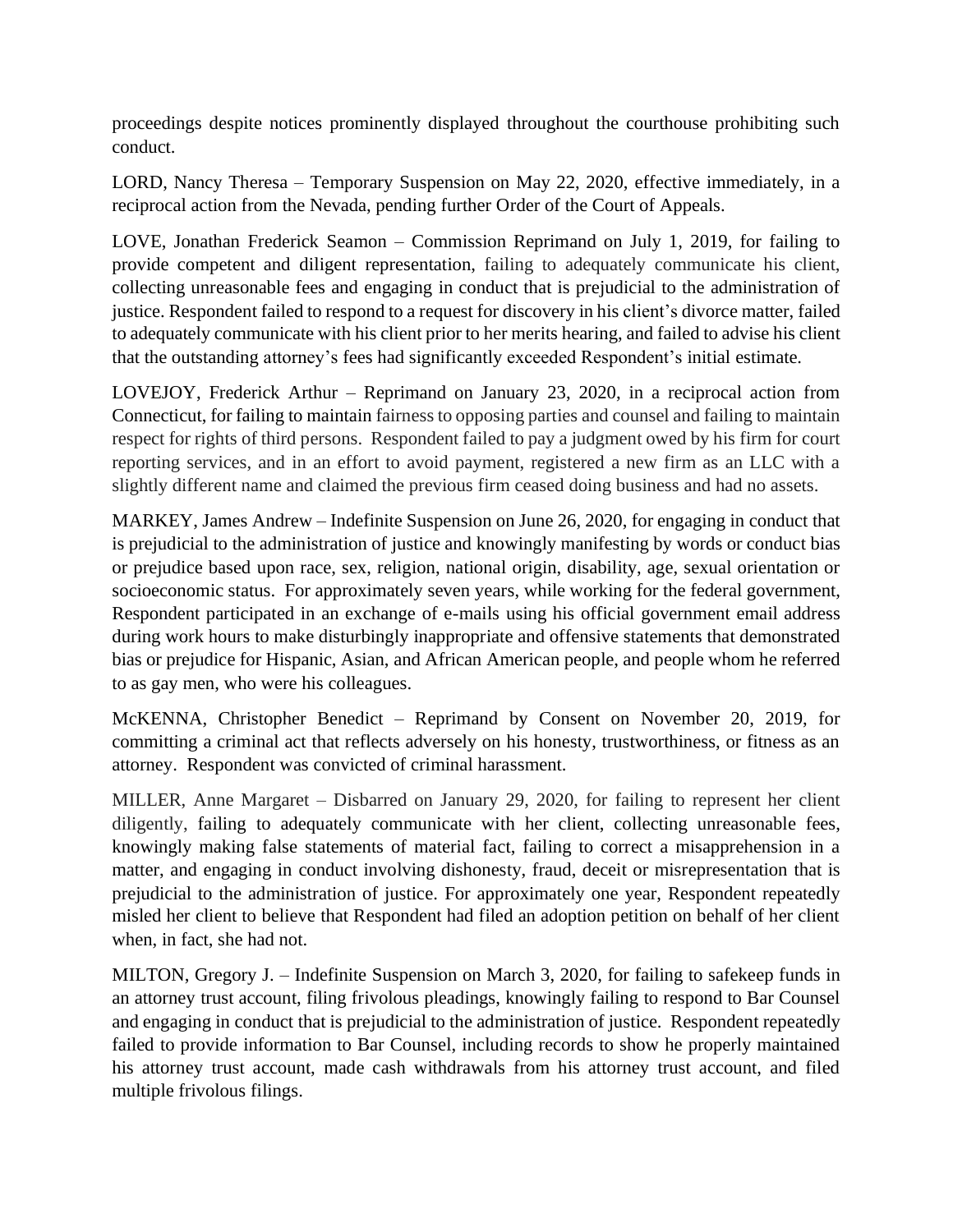MOIR, Thomas Ian – Temporary Suspension on February 28, 2020, pending further order of the Court of Appeals.

MURRAY, Charles Alex – Interim Suspension on May 8, 2020, effective immediately, pending further Order of the Court, in a reciprocal action from the Supreme Court of Florida.

NOLAN, Terrence Michael – Commission Reprimand on July 25, 2019, for failing to safekeep unearned fees in his attorney trust account and failing to obtain his client's informed consent, confirmed in writing, to hold the funds outside of trust.

NOWICKI,John Walter – Commission Reprimand on April 23, 2020, for failing to safekeep funds in an attorney trust account. Respondent failed to maintain accurate trust account records and failed to perform monthly reconciliations for a number of years.

OSTENDORF, Jason Alan – Commission Reprimand on August 26, 2019, for failing to safekeep unearned fees in an attorney trust account. Respondent collected a fee from his client in the amount of \$20,000.00 and failed to deposit any of those funds in his attorney trust account until earned.

PANTELEAKIS, Nicholas Peter – Disbarred by Consent on August 12, 2019, effective September 3, 2019, for failing to maintain candor to the tribunal, committing a criminal act that that reflects adversely on his honesty, trustworthiness and fitness as an attorney and engaging in conduct involving dishonesty, fraud, deceit or misrepresentation that is prejudicial to the administration of justice. Respondent made false statements to a detective and an agent with the Federal Bureau of Investigations regarding the whereabouts of Respondent's girlfriend. In addition, Respondent represented his girlfriend in her child custody matter and made false statements to the Court regarding the whereabouts of the minor child.

PAUL, Dana Andrew – Commission Reprimand on March 4, 2020, for failing to adequately communicate with his clients, collecting unreasonable fees, engaging in the unauthorized practice of law, and engaging in conduct that is prejudicial to the administration of justice. Respondent failed to timely advise his clients regarding the opinion of their expert witness, threatened to withdraw his representation unless his clients' agreed to pay an increased fee and limited email communications, and represented a client before the District Court for Anne Arundel County while suspended from the practice of law.

PHAROAH, Marie Lott – Commission Reprimand on December 4, 2019, for failing to safekeep unearned fees in her attorney trust account, failing to obtain her client's informed consent, confirmed in writing, to hold the funds in a non-trust account, and failing to keep contemporaneous time records in order to provide her client with an accurate invoice.

PLANTA, William Clark – Disbarred on December 6, 2019, effective immediately, for failing to represent his clients competently, failing to abide by the scope of representation, failing to adequately communicate with his client, collecting unreasonable fees, failing to safekeep funds in an attorney trust account, failing to take steps to protect his client's interest upon termination of his representation, failing to reasonably expedite litigation, failing to maintain candor to the tribunal, failing to maintain fairness to opposing parties and counsel, knowingly failing to respond to Bar Counsel, and engaging in conduct involving dishonesty, fraud, deceit or misrepresentation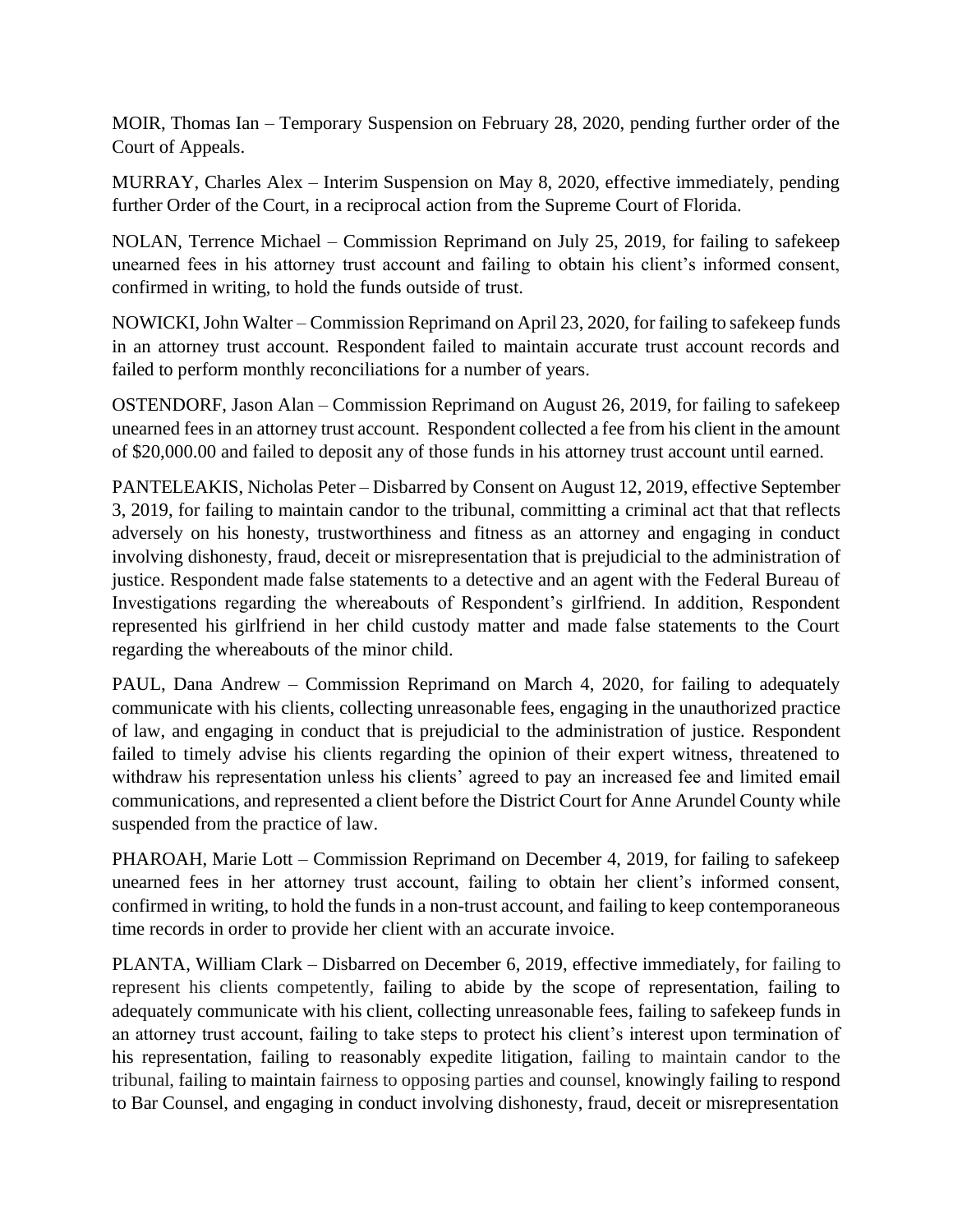that is prejudicial to the administration of justice. Respondent appeared late and lied to the court about his tardiness, failed to appear, missed discovery and filing deadlines resulting in the imposition of sanctions, misappropriated and mishandled client funds, and failed to return unearned fees upon termination of representation.

POWERS, James Aloysius – Disbarred by Consent on May 22, 2020, effective immediately for engaging in the unauthorized practice of law, committing a criminal act that reflects adversely on his honesty, trustworthiness, or fitness as an attorney, engaging in conduct involving dishonesty, fraud, deceit or misrepresentation, and engaging in conduct that is prejudicial to the administration of justice. Respondent continued to practice law after his license to practice was revoked in Virginia and after he was disbarred in New York, and Respondent failed to inform Bar Counsel of the revocation and disbarment.

POWERS, Ralph Wilson – Commission reprimand on January 21, 2020, for failing to safekeep funds in an attorney trust account and failing to properly withdraw from representation. Respondent withdrew funds held in trust without his client's knowledge or permission, and upon completion of his representation failed to either return or bill against the client's the remaining funds held in trust.

REED, James Kevin – Disbarred by Consent on October 24, 2019, effective immediately, for failing to adequately communicate with his client, failing to safekeep funds in an attorney trust account, knowingly failing to respond to a request for information by Bar Counsel, knowingly making false statements to Bar Counsel, committing a criminal act that reflects adversely on his honesty, trustworthiness, or fitness as an attorney, and engaging in conduct involving dishonesty, fraud, deceit or misrepresentation, and that is prejudicial to the administration of justice. Respondent misappropriated client funds and provided falsified bank statements during Bar Counsel's investigation.

RHEINSTEIN, Jason Edward – Disbarred on January 24, 2020, for failing to represent his client competently, failing to maintain fairness to opposing parties and counsel, failing to maintain respect for rights of third persons, and engaging in conduct involving dishonesty, fraud, deceit or misrepresentation that is prejudicial to the administration of justice. Respondent misrepresented facts to a circuit court judge in an effort to intimidate his opponents, advanced unsubstantial claims of fraud against an opposing party and, without basis, led a tribunal to believe that an opposing party had been facing criminal charges, repeatedly attempted to disqualify any attorney retained by the opposing party and to bully counsel into settling cases for ridiculous amounts. Respondent also pursued litigation in a vexatious manner and caused intolerable delay in the disciplinary proceeding.

RILEY, Nina M. – Commission Reprimand on July 24, 2019, for the unauthorized practice of law and engaging in conduct that is prejudicial to the administration of justice. Respondent appeared on behalf of her client in a criminal matter despite the fact that she is not admitted to the Maryland Bar. After the court advised that Respondent was unable to participate in the Maryland matter, she drafted a "Pro Per" Motion for Reconsideration and Evaluation by the Department of Health and Mental Hygiene which was subsequently filed with the court.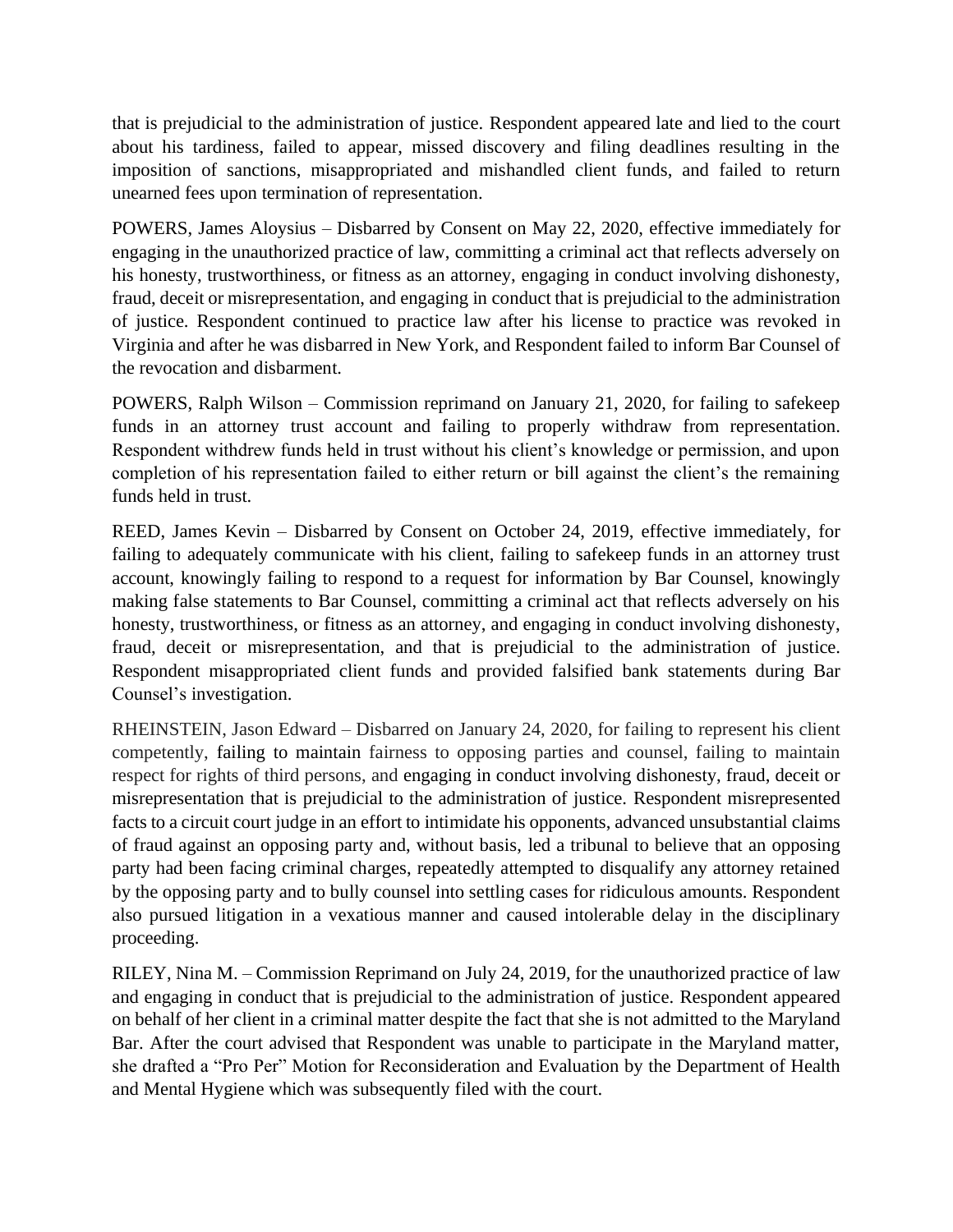ROLLINS, III, Edward Dorsey Ellis – Suspended by Consent for sixty (60) days on August 21, 2019, effective September 1, 2019, for engaging in conduct that is prejudicial to the administration of justice. Respondent received probation before judgement for one count of disorderly conduct and one count of indecent exposure.

ROMELL, Luke – Commission Reprimand on December 3, 2019, for engaging in conduct that is prejudicial to the administration of justice. Without permission of the court, Respondent took possession of a shirt that had been admitted into evidence as one of the State's exhibits, removed the shirt from the courtroom and instructed his client to try on the shirt. Respondent's conduct delayed the proceedings and prejudiced the orderly administration of the trial.

ROTHMAN, Michael Steven – Commission Reprimand on December 23, 2019, for failing to adequately communicate with his client, failing to safekeep funds in his attorney trust account, and failing to take steps to protect his client's interest upon termination of his representation. Respondent withdrew funds from his attorney trust account before they were earned and left his client's file in a public area outside of his office.

ROWLAND, Dale Edward – Disbarred by Consent on May 15, 2020, effective immediately, for engaging in the unauthorized practice of law, engaging in conduct involving dishonesty, fraud, deceit or misrepresentation, and engaging in conduct that is prejudicial to the administration of justice. For approximately four months following Respondent's indefinite suspension from the practice of law, Respondent continued to practice and intentionally concealed his suspension from his employer.

RYAN, III, Charles Joseph – Indefinite Suspension by Consent on November 20, 2019, for disclosing confidential client information, failing to uphold his duty to a former client, and engaging in conduct prejudicial to the administration of justice. Respondent represented a current client in litigation filed against a former client involving licenses for cellular and broadband multimedia services. During his representation of the current client, Respondent disclosed confidential information obtained during his representation of the former client.

SAVINGTON, Richard Lee – Disbarred by Consent on October 23, 2019, for committing a criminal act that reflects adversely on his honesty, trustworthiness, or fitness as an attorney, and engaging in conduct involving dishonesty, fraud, deceit or misrepresentation, and that is prejudicial to the administration of justice. Respondent failed to disclose to law enforcement that his client was hiding in Respondent's home and Respondent entered a guilty plea to harboring a fugitive.

SILBER, Lewis Maurice – Disbarred by Consent on February 28, 2020, effective June 27, 2020, for failing to safekeep funds in an attorney trust account and engaging in conduct involving dishonesty, fraud, deceit or misrepresentation that is prejudicial to the administration of justice. Respondent failed to disburse settlement funds to his client and a third-party lien holder and misappropriated \$328,381.24 in client and third-party funds.

SINGH, Raj Sanjeet – Suspended for sixty (60) days on July 17, 2019, effective August 16, 2019, for failing to represent his clients diligently, failing to adequately communicate with his clients, representing a client involving a conflict of interest, failing to safekeep unearned fees in an attorney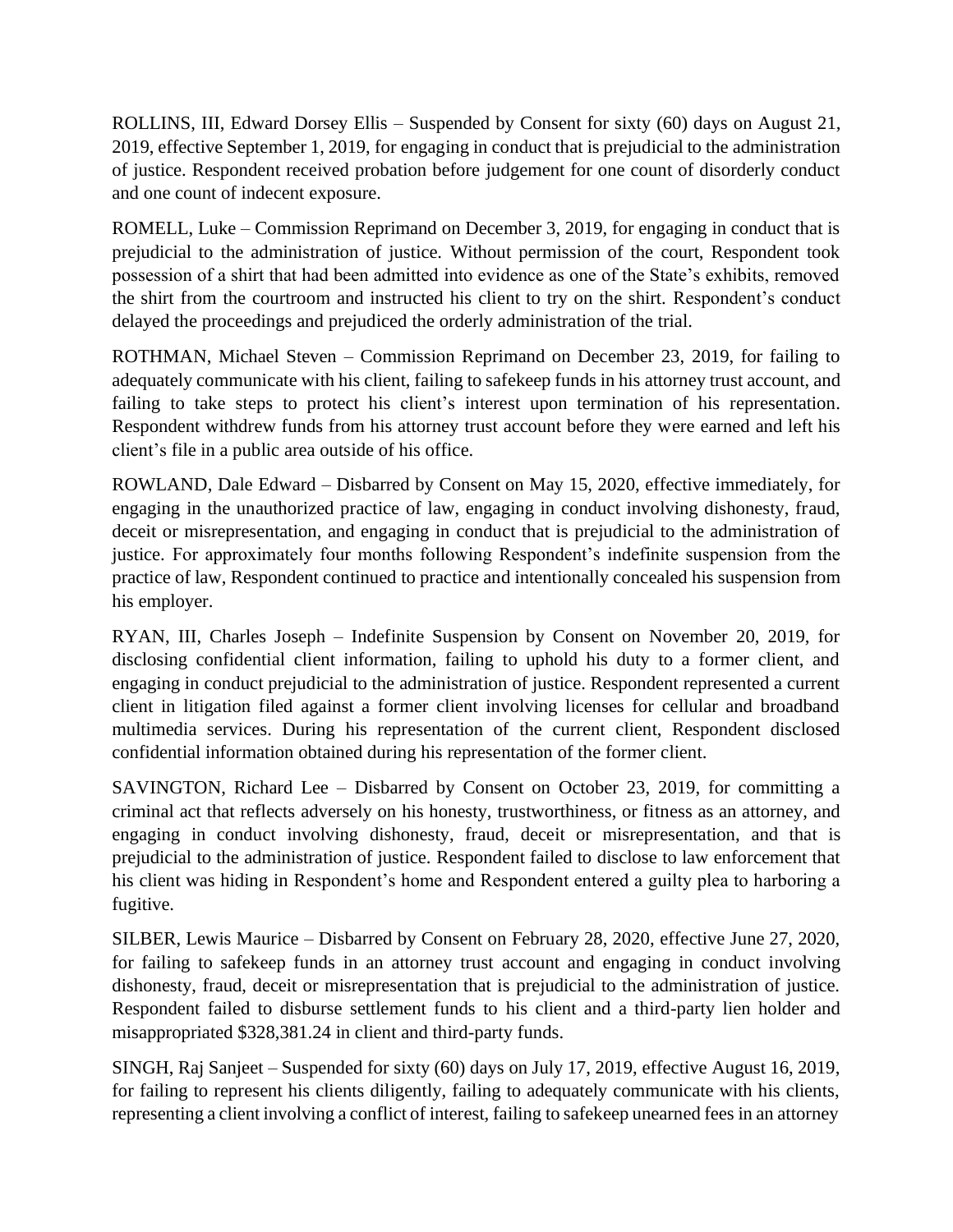trust account, knowingly making a false statement to Bar Counsel, engaging in conduct involving dishonesty, fraud, deceit or misrepresentation, and engaging in conduct that is prejudicial to the administration of justice. Respondent represented both spouses in an immigration matter, failed to communicate regarding conditions on the resident status of the immigrant spouse before a twoyear limitations period, and undertook to advise one spouse on whether he could bring criminal charges against the other spouse. In addition, Respondent gave a misleading statement under oath to Bar Counsel about whether he usually complied with rules requiring deposit of client funds in an attorney trust account.

SKLAR, Jason Evan – Disbarred by Consent on April 2, 2020, for committing a criminal act that reflects adversely on his honesty, trustworthiness, or fitness as an attorney, and engaging in conduct involving dishonesty, fraud, deceit or misrepresentation that is prejudicial to the administration of justice. Respondent pleaded guilty to possession of cocaine with the intent to distribute.

SMITH-SCOTT, Arlene Adasa – Disbarred on January 10, 2020, effective immediately, for failing to represent her clients competently and diligently, failing to adequately communicate with her clients, failing to abide by the scope of representation, collecting unreasonable fees, disclosing confidential client information, failing to safekeep funds in an attorney trust account, failing to properly withdraw from representation, failing to maintain truthfulness in statements to others, candor to the tribunal, and fairness to opposing parties and counsel, knowingly making false statements of material fact, failing to correct a misapprehension in a matter, engaging in conduct involving dishonesty, fraud, deceit or misrepresentation, and engaging in conduct that is prejudicial to the administration of justice. Respondent represented herself in bankruptcy proceedings and filed frivolous pleadings, motions and appeals, intentionally hindered the trustee's ability to administer the case, and made false statements of material fact to the court. In addition, Respondent represented several clients and failed to file motions and appeals, made knowing misrepresentations and intentionally concealed information from her clients, and misappropriated client funds.

TAYLOR, Era Sherran – Commission Reprimand on April 27, 2020, for failing to safekeep funds in an attorney trust account and failing to promptly remove earned fees from her attorney trust account. The Respondent failed to create and maintain attorney trust account records and made several cash withdrawals from her attorney trust account.

TOLAR, Jane – Suspended by Consent for sixty (60) days on August 19, 2019, effective September 20, 2019, for knowingly making a false statement of material fact and knowingly failing to respond to Bar Counsel. Respondent misrepresented to Bar Counsel's investigator that she had not received or seen a copy of the complaint filed against her and failed to respond to Bar Counsel's numerous requests for information.

TOTTEN, Frank T. – Commission Reprimand on January 24, 2020, for failing to safekeep funds in an attorney trust account. Respondent failed to establish appropriate record-keeping systems which eventually caused his attorney trust account to be overdrawn.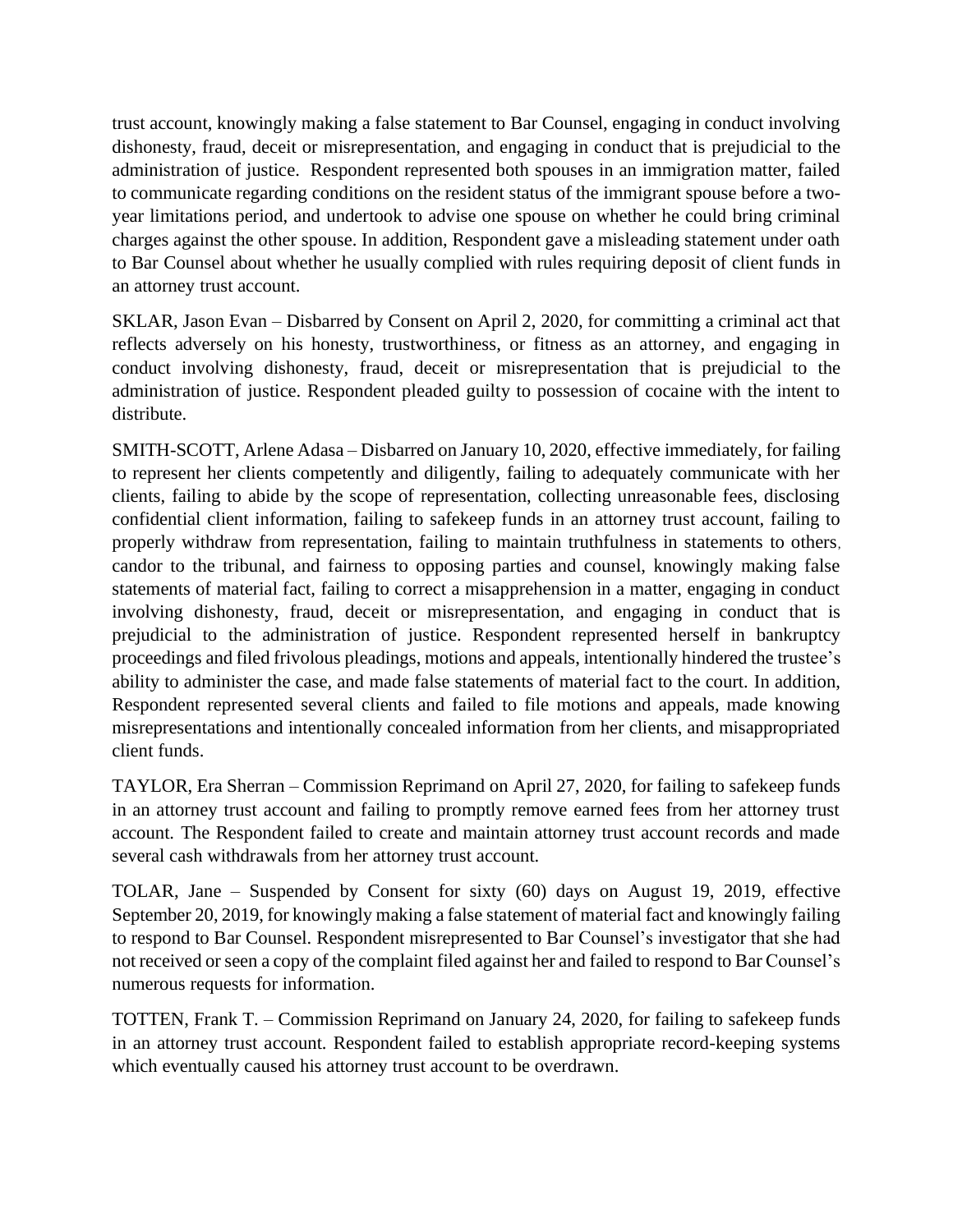TSIMPEDES, Athanasios Theodore – Indefinite Suspension by Consent on August 12, 2019, effective September 1, 2019, in a reciprocal action from the Supreme Court of New Jersey, for failing to safekeep unearned fees in an attorney trust account, knowingly failing to respond to a request for information by the New Jersey Office of Attorney Ethics and engaging in conduct that is prejudicial to the administration of justice. Respondent failed to create and maintain records associated with the receipt and disbursement of client and third-party funds and comingled funds in his attorney trust account.

TURNER, John Winfield – Disbarred by Consent on October 24, 2019, effective immediately, for committing a criminal act that reflects adversely on his honesty, trustworthiness, or fitness as an attorney and engaging in conduct that is prejudicial to the administration of justice. Respondent was convicted of three counts of possession of child pornography.

UGWUONYE, Ephraim Chukwuemeka – Disbarred on December 9, 2019, in a reciprocal action from the District of Columbia, for failing to adequately communicate with his clients, collecting unreasonable fees, failing to safekeep funds in his attorney trust account, and engaging in behavior that is prejudicial to the administration of justice. Respondent recklessly misappropriated client funds.

WALTON, Charles Earl – Reprimand by Consent on October 21, 2019, for failing to represent his client diligently, failing to adequately communicate with his client, and engaging in conduct that is prejudicial to the administration of justice. In an EEOC matter, Respondent failed to appear for the Oral Argument.

WASHINGTON, Geoffrey Warren – Commission Reprimand on April 10, 2020, for engaging in the unauthorized practice of law and conduct that is prejudicial to the administration of justice. Respondent appeared before the District of Columbia Office of Administrative Hearings without being admitted to do so and without filing a motion to appear *pro hac vice*.

WILLIAMS, Patrick Todd – Disbarred by Consent on January 23, 2020, for failing to represent his clients competently and diligently, failing to adequately communicate with his clients, collecting unreasonable fees, failing to properly withdraw from representation, failing to reasonably expedite litigation, knowingly failing to respond to Bar Counsel, and engaging in conduct involving dishonesty, fraud, deceit or misrepresentation that is prejudicial to the administration of justice. Respondent abandoned his law practice including approximately 70 open client matters.

WOO, David B. – Disbarred by Consent on December 3, 2019, for failing to represent his client competently and diligently, collecting unreasonable fees, failing to adequately communicate with his client, failing to safekeep funds in his attorney trust account, and engaging in conduct involving dishonesty, fraud, deceit or misrepresentation that is prejudicial to the administration of justice. Respondent misappropriated approximately \$28,000 of funds intended to pay his clients' creditors and failed to disburse in a timely manner \$3,000 held in trust and due to a third party.

YATES, Charles Darrow – Suspended for sixty (60) days on February 28, 2020, effective March 29, 2020, with the right to petition for reinstatement conditioned upon showing that his tax